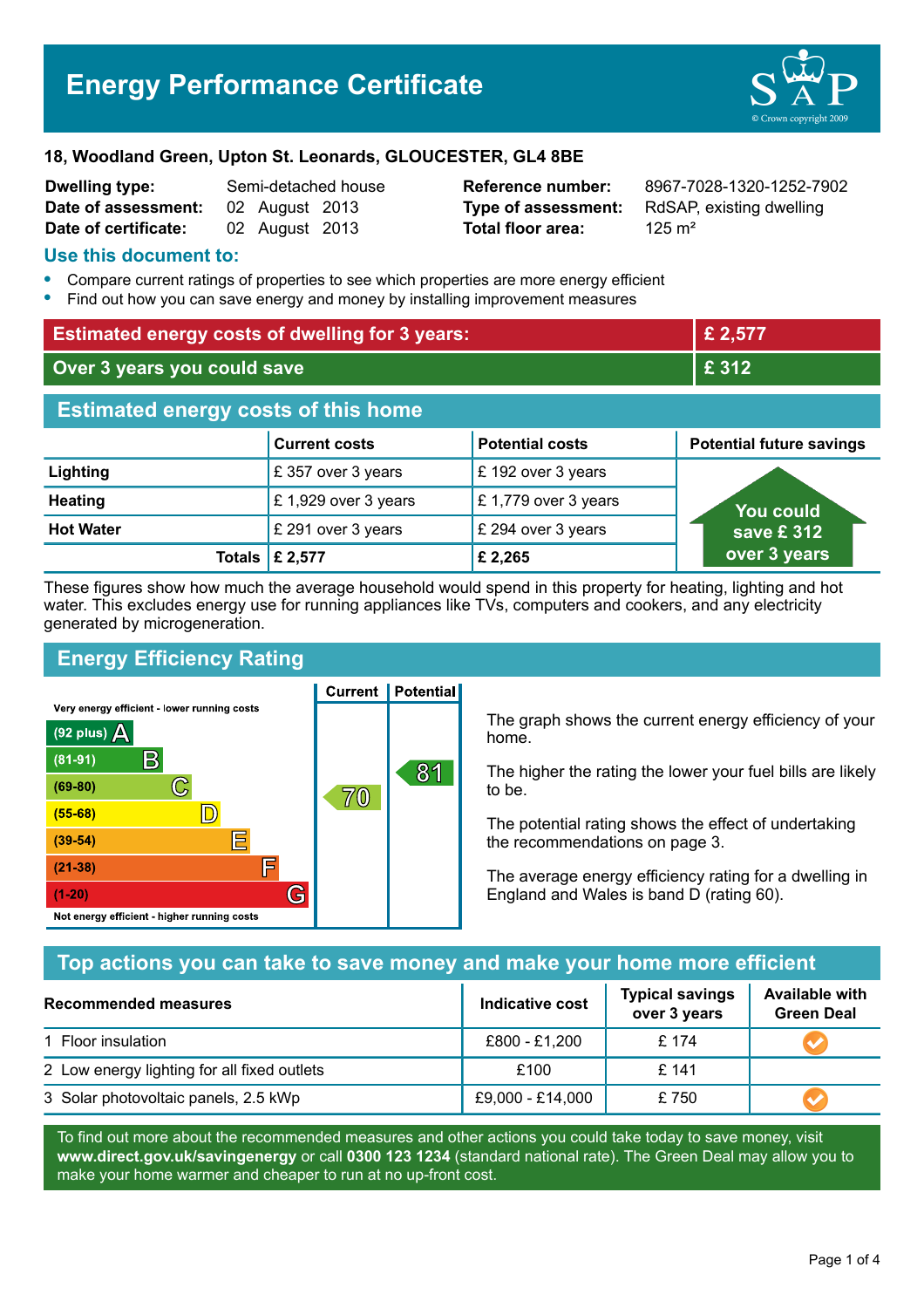18, Woodland Green, Upton St. Leonards, GLOUCESTER, GL4 8BE

#### 02 August 2013 RRN: 8967-7028-1320-1252-7902

**Energy Performance Certificate**

# **Summary of this home's energy performance related features**

| <b>Element</b>        | <b>Description</b>                          | <b>Energy Efficiency</b> |
|-----------------------|---------------------------------------------|--------------------------|
| Walls                 | Cavity wall, filled cavity                  | ★★★★☆                    |
|                       | Cavity wall, as built, insulated (assumed)  | ★★★★☆                    |
| Roof                  | Pitched, 150 mm loft insulation             | ★★★★☆                    |
|                       | Pitched, insulated (assumed)                | ★★★★☆                    |
| Floor                 | Solid, no insulation (assumed)              |                          |
| <b>Windows</b>        | Fully double glazed                         | ★★★☆☆                    |
| Main heating          | Boiler and radiators, mains gas             | ★★★★☆                    |
| Main heating controls | Programmer, room thermostat and TRVs        | ★★★★☆                    |
| Secondary heating     | Room heaters, wood logs                     |                          |
| Hot water             | From main system                            | ★★★★☆                    |
| Lighting              | Low energy lighting in 13% of fixed outlets | ★★☆☆☆                    |

Current primary energy use per square metre of floor area: 154 kWh/m² per year

The assessment does not take into consideration the physical condition of any element. 'Assumed' means that the insulation could not be inspected and an assumption has been made in the methodology based on age and type of construction.

## **Low and zero carbon energy sources**

Low and zero carbon energy sources are sources of energy that release either very little or no carbon dioxide into the atmosphere when they are used. Installing these sources may help reduce energy bills as well as cutting carbon. The following low or zero carbon energy sources are provided for this home:

**•** Biomass secondary heating

# **Opportunity to benefit from a Green Deal on this property**

The Green Deal may enable owners and occupiers to make improvements to their property to make it more energy efficient. Under a Green Deal, the cost of the improvements is repaid over time via a credit agreement. Repayments are made through a charge added to the electricity bill for the property. To see which improvements are recommended for this property, please turn to page 3. You can choose which improvements you want to install and ask for a quote from an authorised Green Deal provider. They will organise installation by an authorised Green Deal installer. If you move home, the responsibility for paying the Green Deal charge under the credit agreement passes to the new electricity bill payer.

For householders in receipt of income-related benefits, additional help may be available.

To find out more, visit **www.direct.gov.uk/savingenergy** or call **0300 123 1234**.

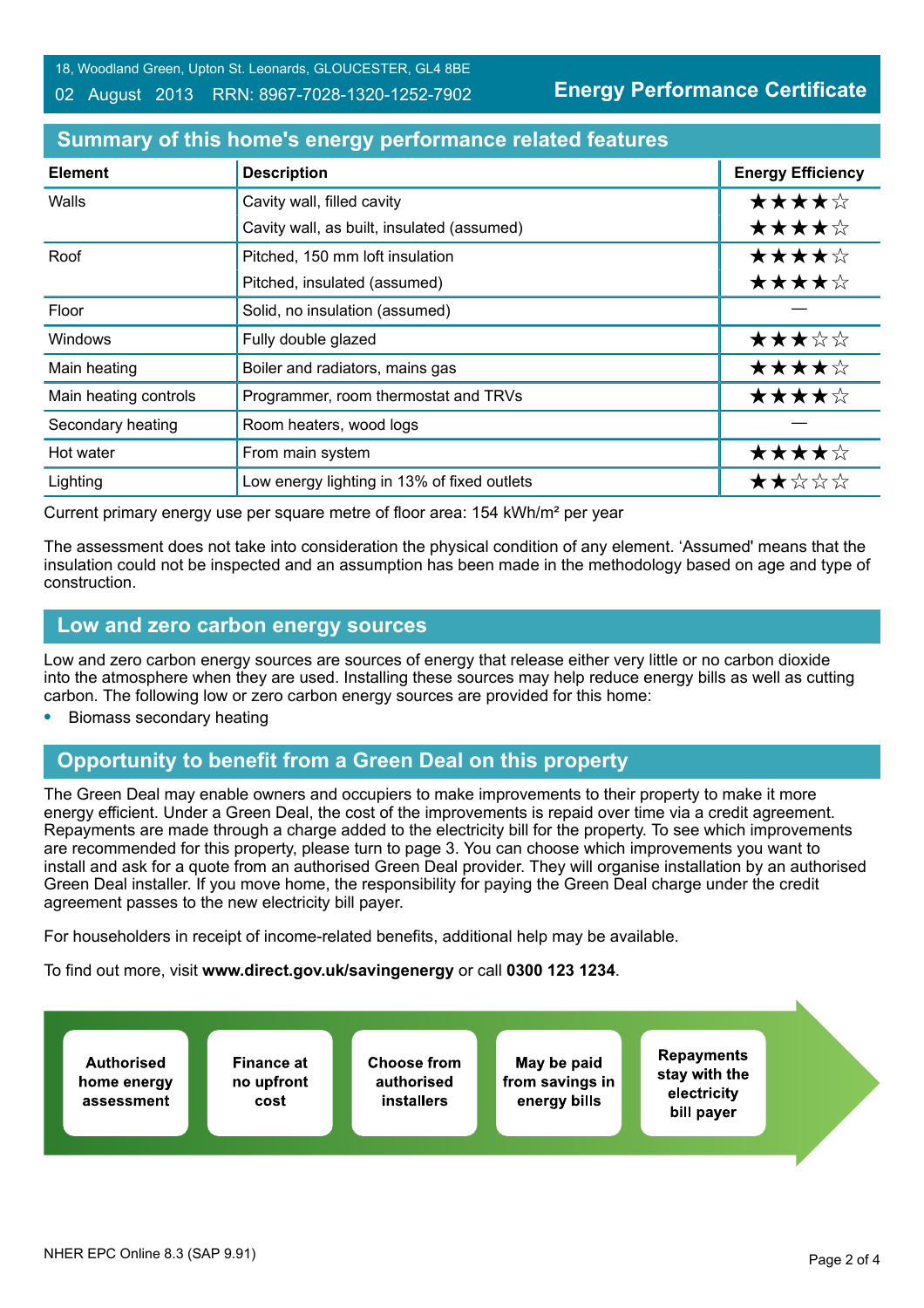18, Woodland Green, Upton St. Leonards, GLOUCESTER, GL4 8BE

#### 02 August 2013 RRN: 8967-7028-1320-1252-7902

# **Recommendations**

The measures below will improve the energy performance of your dwelling. The performance ratings after improvements listed below are cumulative; that is, they assume the improvements have been installed in the order that they appear in the table. Further information about the recommended measures and other simple actions you could take today to save money is available at **www.direct.gov.uk/savingenergy**. Before installing measures, you should make sure you have secured the appropriate permissions, where necessary. Such permissions might include permission from your landlord (if you are a tenant) or approval under Building Regulations for certain types of work.

Measures with a green tick are likely to be fully financed through the Green Deal since the cost of the measures should be covered by the energy they save. Additional support may be available for homes where solid wall insulation is recommended. If you want to take up measures with an orange tick  $\bullet$ , be aware you may need to contribute some payment up-front.

| <b>Recommended measures</b>               | <b>Indicative cost</b> | <b>Typical savings</b><br>per year | <b>Rating after</b><br><b>improvement</b> | <b>Green Deal</b><br>finance |
|-------------------------------------------|------------------------|------------------------------------|-------------------------------------------|------------------------------|
| Floor insulation                          | £800 - £1,200          | £ 58                               | C72                                       | $\blacktriangledown$         |
| Low energy lighting for all fixed outlets | £100                   | £47                                | C74                                       |                              |
| Solar photovoltaic panels, 2.5 kWp        | £9,000 - £14,000       | £ 250                              | <b>B81</b>                                | $\blacktriangledown$         |